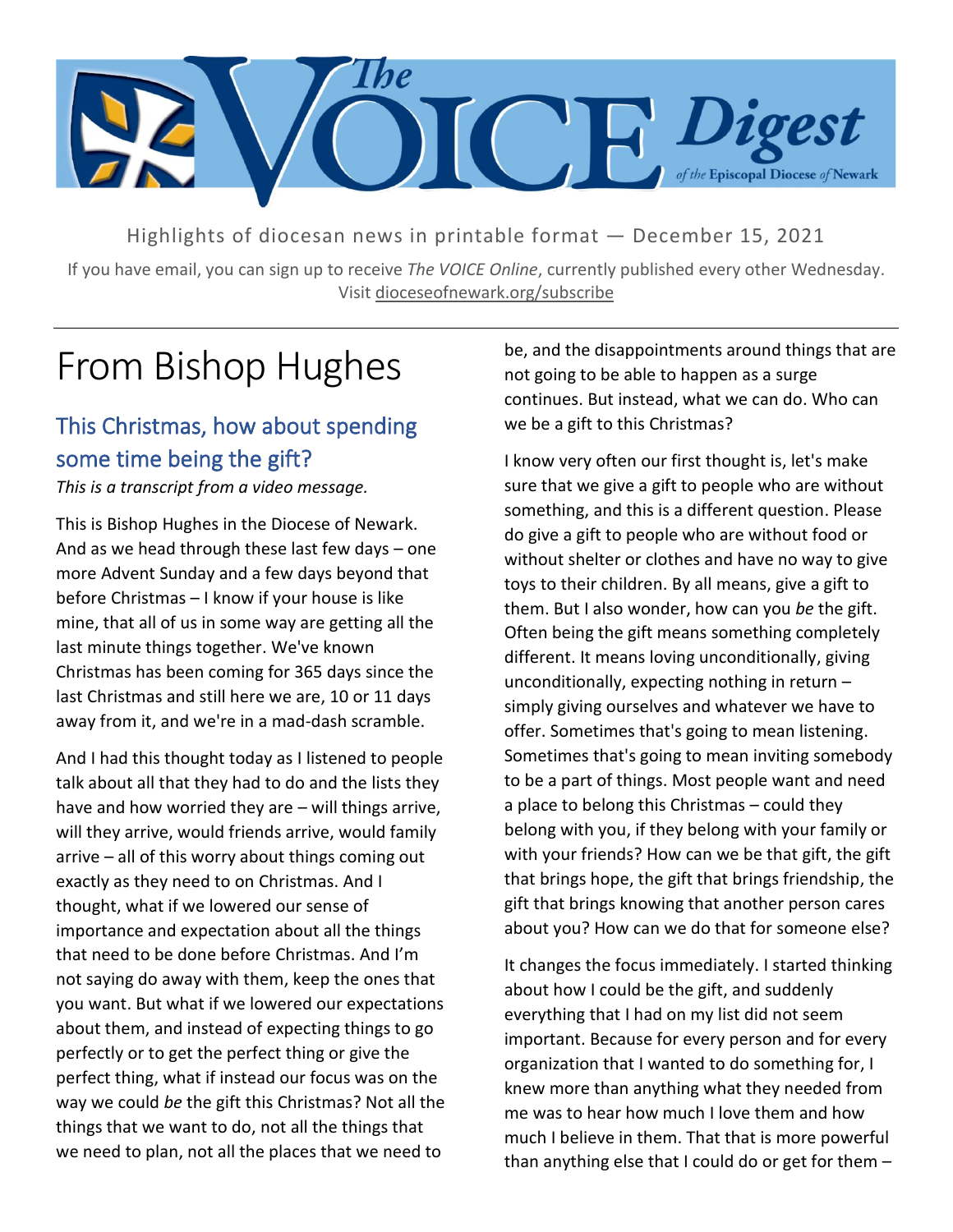that sense of knowing that they have my support, and they have my belief, and they have my prayers.

So I offer it to you  $-$  it's going to be different for all of us, but this Christmas, how about spending some time being the gift?

#### "Great needs still surround us, and we are called to help" – Bishop Hughes' Advent letter on the Alleluia Fund for **Outreach**

*Have you seen the Bishop's Advent letter? We hope you'll consider a gift in support of this year's Alleluia Fund.*

"Grant us wisdom, grant us courage, lest we miss thy kingdom's goals."

> *Harry Emerson Fosdick (1878-1969) Hymn 594/595 in The Hymnal 1982*

Dear Companions on the Journey,

When Harry Emerson Fosdick wrote the words to that grand old hymn "God of grace and God of glory" in 1930 the world was reeling. Widespread hardship had followed the collapse of the stock market the year before. Banks were failing. Unemployment was swiftly rising. Uncounted numbers of people were homeless. The Great Plains suffered from over-farming and drought. The Dust Bowl days would soon begin.

Some were stunned when Fosdick's hymn, written for the joyous dedication of Riverside Church in New York, criticized people and the church for their sins and failings. He wrote about "warring madness," pride, "weak resignation to the evils we deplore," and a selfishness that led to being "rich in things and poor in soul." Fosdick might have written a hymn for a building, but he believed that a church was more than its building. That's a lesson we have been learning since mid-March 2020.

Much changed for the better this year. Vaccines greatly reduce our vulnerability to COVID-19. Their availability has meant businesses, offices and our

church buildings are safely re-opening. Many of us are trying out a new way forward. For many, life feels a bit easier.

#### **Yet, great needs still surround us, and we are called to help.**

For over a decade, the Alleluia Fund for Outreach has been helping some of the most vulnerable among us. As recipients of Alleluia Fund grants, nonprofit partners in our cities and towns, along with programs as far away as Kenya and East Jerusalem, are living examples of the gospel in action.

This year, because of the generosity of donors like you, the Alleluia Fund made 28 grants totaling \$145,000. The work of these nonprofit groups goes on all year long. **Your generosity today will help that work continue, feeding people, helping them find shelter, and providing them with educational resources here and around the world.** Through it all we are constantly striving towards the kingdom's goal of a world where dignity, justice and peace reign.

**Your generosity is so important!** Please join with others in this diocese to continue "serving thee who we adore" by supporting our work towards bringing about God's kingdom here on earth as it is in heaven by making a generous gift to the Alleluia Fund this year.

**Giving to the Alleluia Fund is easy.** To donate by check, mail a check payable to **Diocese of Newark** with **Alleluia Fund** in the memo line to:

> Alleluia Fund c/o Diocese of Newark 31 Mulberry St. Newark, NJ 07102

Your generosity truly will make difference. Thank you!

Grace and peace,

*The Rt. Rev. Carlye J. Hughes* XI Bishop of Newark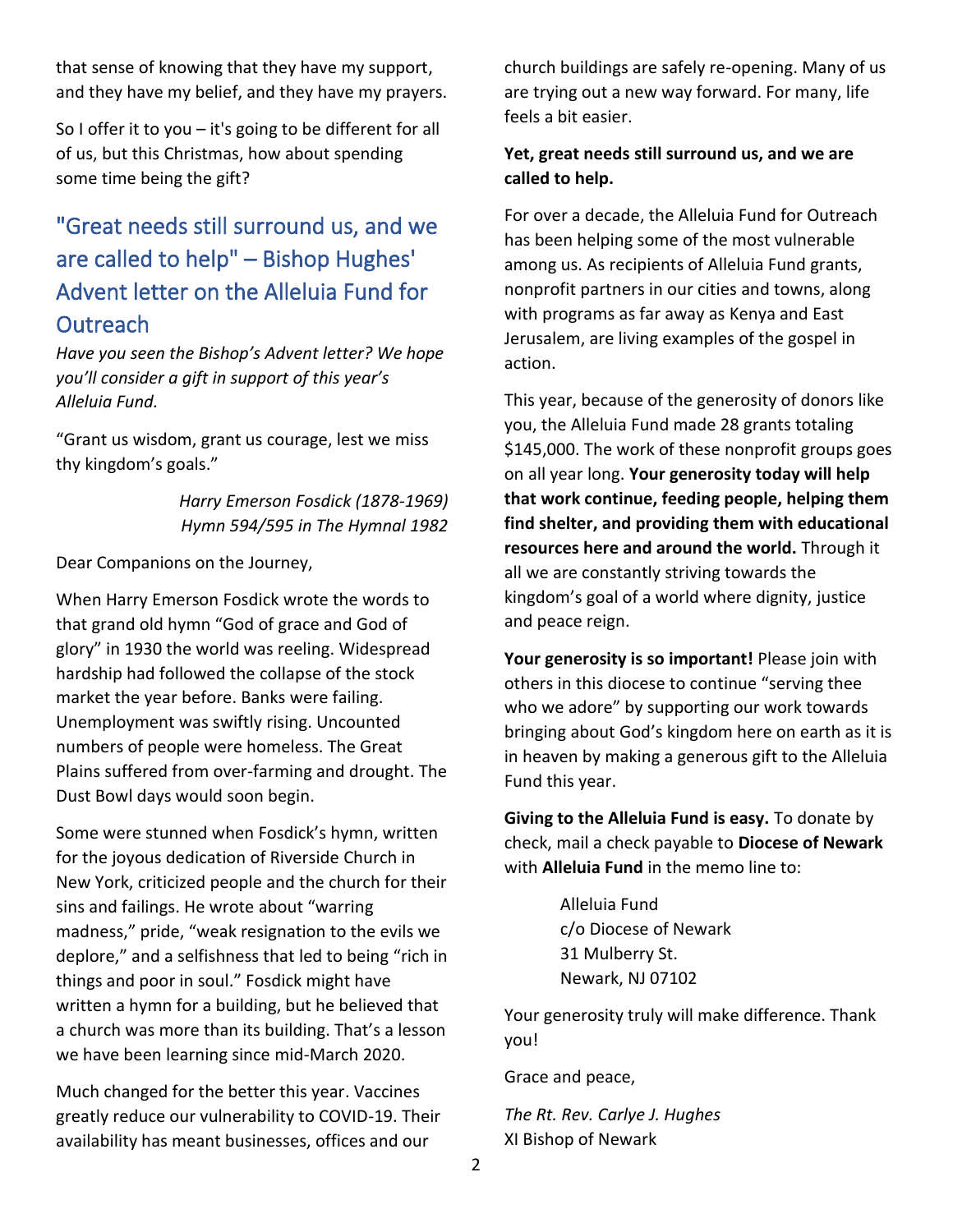# Stories from Our Congregations

#### Three parishes team up to provide 1400+ Christmas gifts for kids

The parishes of **St. Paul's, Montvale**, **Grace, Westwood** and **Holy Trinity, Hillsdale** partnered with the Montvale and Ridgewood communities and George Washington Middle School in Ridgewood to collect and wrap more than 1400 Christmas gifts for children in Paterson. Last Saturday, Dec. 11 the held an all-day gift wrapping event at St. Paul's – it took all day to wrap that many gifts! The gifts are going to St. Paul's CDC in Paterson to be distributed to the children of the families that utilize the food pantry and their other services.

#### Update on the Afghan Resettlement Project

Shortly after the publication of *Six Constance Region churches prepare to host Afghan refugees* in the Dec. 1 issue of *The VOICE Online*, a refugee family moved into the empty rectory prepared for them by **St. Peter's, Mountain Lakes**; **St. Mary's, Sparta**; **Church of the Saviour, Denville**; **St. John's, Boonton**; **St. David's, Kinnelon**; and **Christ Church, Pompton Lakes**.

Don MacGowan, outreach chair at St. Peter's, Mountain Lakes, reports, "Things are going well with our Afghan family. They are thrilled, happy, overwhelmed, and grateful all at the same time. The four little kids (6, 4, 2, 1) are ecstatic with all the toys that were donated. It's a good thing and really fun to witness."

He adds that the **Church World Service needs additional housing throughout the state for other refugee families**. "They like that we had an honestto-goodness house to offer for an extended period of time," he said. "Others are offering hotel rooms

and Airbnb places for limited periods of time, which aren't good solutions."

MacGowan emphasizes that Church World Service plays an important role in the whole process. "We couldn't do it without their guidance, and they are very good at what they do."

If anyone would like to learn more about their experience, MacGowan is happy to answers questions. He can be reached at [dmacgowan@verizon.net.](mailto:dmacgowan@verizon.net)

## Diocesan Announcements

### Fourth BCEF Call of 2021: St. Stephen's, Millburn

*The Bishop's Church Emergency Fund (BCEF) provides financial support for church buildings in the diocese needing repairs and renovation, usually with a special focus on emergency and unforeseen needs. Through the BCEF, you can support the critical needs identified by the Bishop.*

*The fourth BCEF call of 2021 is for Hurricane Ida recovery at St. Stephens, Millburn. You can mail a check payable to Diocese of Newark with BCEF Call #4 in the memo line to: Diocese of Newark, Attn: BCEF, 31 Mulberry St., Newark, NJ 07102.*

St. Stephen's Church in Millburn has a venerable history dating from 1851 when the first service was held. Land was secured in 1853 and a church built from oak timbers felled near the site. The church stands today as a strikingly beautiful landmark in the center of town. A rectory was added to the property in 1868 and a parish hall sometime later. Today St. Stephen's operates a preschool on the property and also has a historic cemetery a short distance away. The congregation returned to inperson services on June 20 and continues to stream Sunday services live on Facebook and